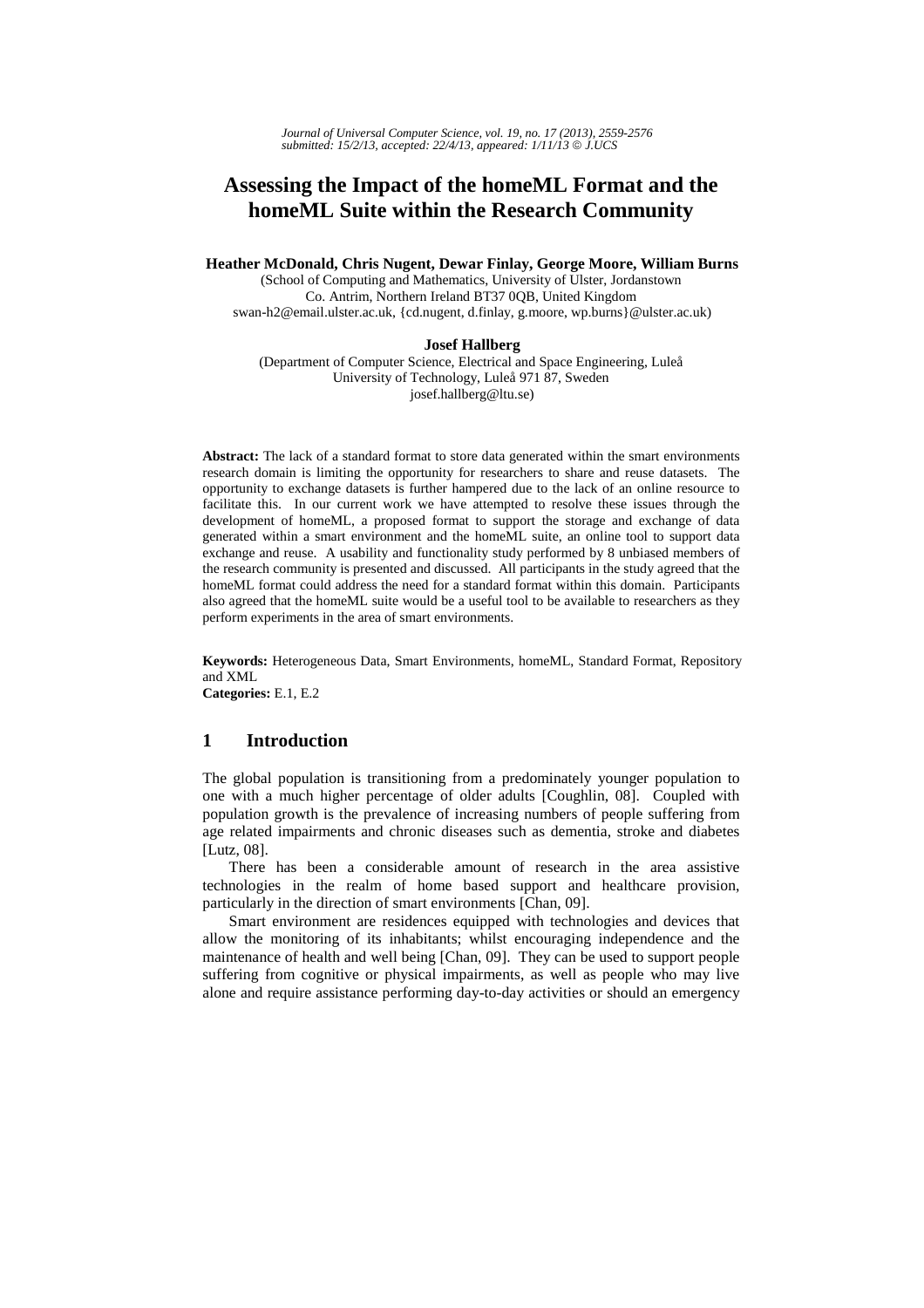situation arise. In addition, people who receive healthcare at a distance or people who suffer long term chronic diseases and require continuous monitoring may also benefit.

As a direct result of this level of research there has been an abundance of data generated. The data itself is of a largely heterogeneous nature, given that it is generated by a variety of devices and systems. It is therefore stored in an array of differing formats. The major issue with the heterogeneity of data generated within this research domain is its lack of interoperability; creating difficulties when data is stored, exchanged and processed. It also limits the opportunity to share and reuse datasets amongst researchers.

Another issue is that generating such datasets to validate and test developments and theories can be expensive and time consuming and may not always be possible. There is therefore a recognised need to develop a means by which researchers within this domain can share and reuse the datasets they have generated. Ye et al. state "Data sets are essential to activity recognition research, since they provide a basis for assessing activity recognition algorithms. ... The ability of researchers to share and reuse data sets is therefore of paramount importance." [Ye, 10].

To the best of the authors' knowledge, there does not exist a standard format specifying how data generated within a smart environment should be stored. Neither is there a resource available to support the storage of datasets generated within a smart environment within one central location where they can be shared and reused. There is, therefore, a growing need to develop such a standard format and supporting suite of tools to address these issues. Specifically, the work presented within this paper discusses the homeML format and the homeML suite. These are approaches which offer a proposed standard format for the storage and exchange of data generated within a smart environment and an online application that supports the use of the homeML format whilst promoting data reuse and exchange, respectively. In particular the paper focuses on the need for an unbiased evaluation of the proposed format and suite, the methods used when performing the external evaluation and finally the results of the external evaluation.

The remainder of this paper is organised as follows: Section 2 will discuss related work while Section 3 will discuss the homeML format and the supporting homeML suite. This Section will also discuss the previous evaluations performed on both the format and the suite of tools. Section 4 discusses in detail the external evaluation performed including the methods used to recruit and profile participants. The results of the external evaluation documented within Section 5. The observations made during the external evaluation are also discussed in Section 5 and finally Section 6 concludes the paper.

### **2 Related Work**

Sensory Dataset Description Language (SDDL) has been developed within the Department of Computer and Information Science and Engineering at the University of Florida. SDDL is an XML-encoded description language for sensor data generated within pervasive spaces. It is proposed as a standard for characterising sensor datasets to improve interoperability and the ability to share datasets among members of the research community [SDDL, 02]. The description language specifies collective information including sensors/actuators, dataset parameters and sensor events,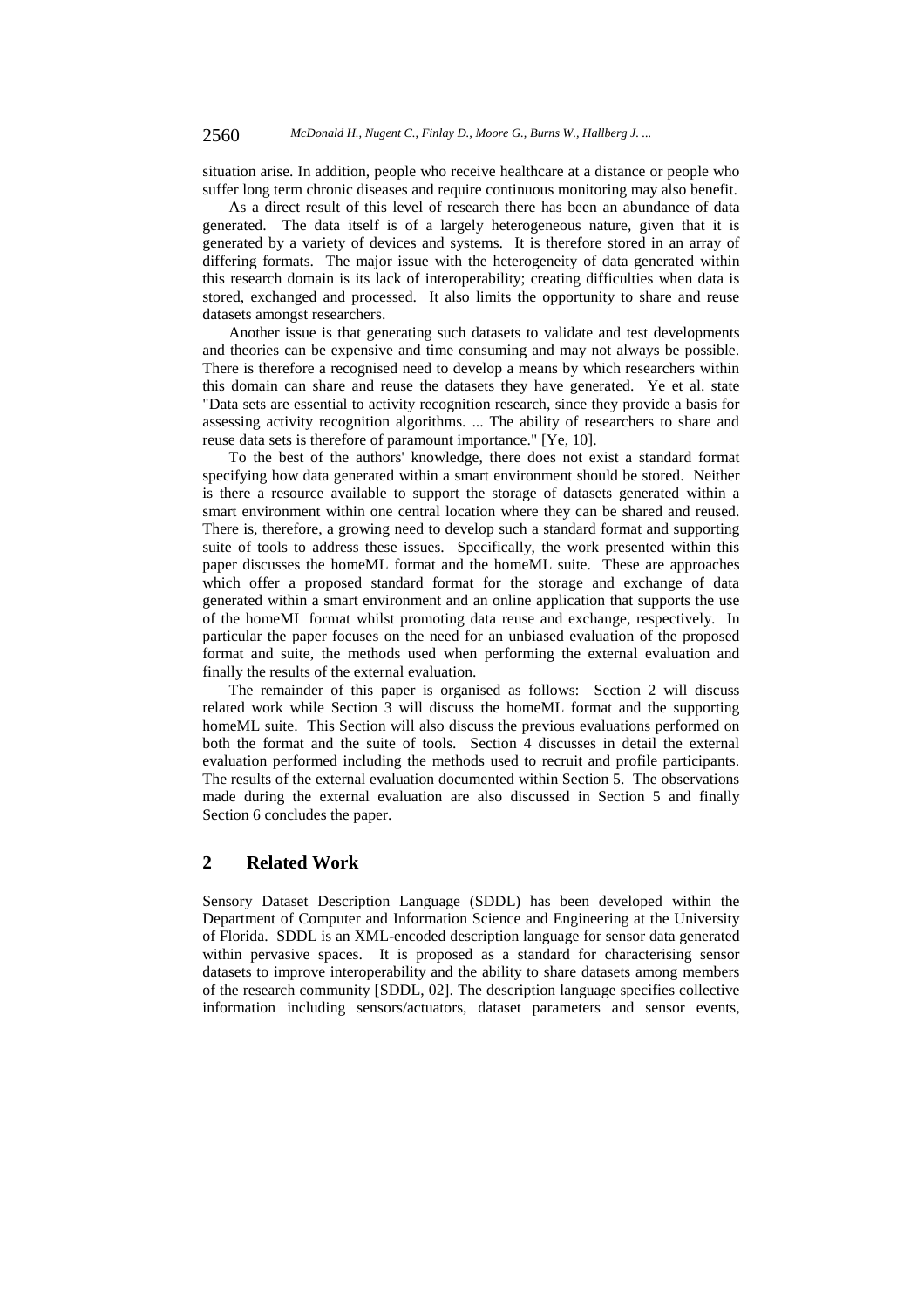however, it does not specify any physical properties of the sensors/actuators. A complimentary tool is also being developed to be used alongside SDDL, as a "mechanism to repurpose and customise a shared dataset" [SDDL, 02].

SensorML is an Open Geospatial Consortium (OGC) approved international, open technical specification; providing standard models and XML encoding to describe sensors and measurement processes [OGC, 12]. SensorML defines processes as inputs, outputs, methods and parameters. In its simplest application, SensorML provides a standard digital means of creating sensor components and system specification sheets.

During a workshop within CHI'09 [CHI, 09] the issues surrounding the development of shared home behaviour datasets were discussed to advance homecomputer interaction and ubiquitous computing research [Intille, 12]. Intille [WSU, 12] has continued this research and outlines a problem within an area he is currently working, 'Developing Shared Home Behaviour Datasets to Advance HCI and Ubiquitous Computing Research'; whereby work related to context-awareness within the home is being limited due to the lack of large datasets available to researchers to test their developments and discoveries. Intille has proposed the development of a community resource, containing datasets consisting of high quality, synchronised data streams from most sensor types currently being used within smart home environments. Whenever possible, the datasets available are stored using easy-to-read file formats such as XML and CSV (Comma-Separated Values). This resource will enable researchers to focus on development and testing without being stalled by the need for data collection. The Boxlab Visualizer [BoxLab, 12] is a tool designed to accept multiple data types and create visual representations of ambient environmental conditions, as well as 3D mapping of sensor activations and timeline plotting of accelerometer data, along with many other visualisation options.

In summary, the literature would suggest that although a number of standards exist within the healthcare and technology domain, there is no standard, widely adopted format existing within the research domain specifying how data generated within a smart home environment should be stored. It is the authors opinion that this may be due to smart environments being a relatively new and emerging research area with research focused towards technology developments. As a result there has been an abundance of heterogeneous data produced within this domain; creating a growing need to develop such a standard format.

# **3 The homeML Format and Suite of Tools**

homeML [Nugent, 07] is an XML-based format, proposed as a means of resolving the issues caused by the heterogeneous nature of data generated within a smart environment. The homeML suite has been designed to support the use of the homeML format and to assist researchers as they perform experiments within this domain. The remainder of this Section focuses on the description of these two components in detail, including the two main elements of the homeML suite, the homeML toolkit and the homeML repository. The preliminary evaluations performed on both components are also documented within this Section.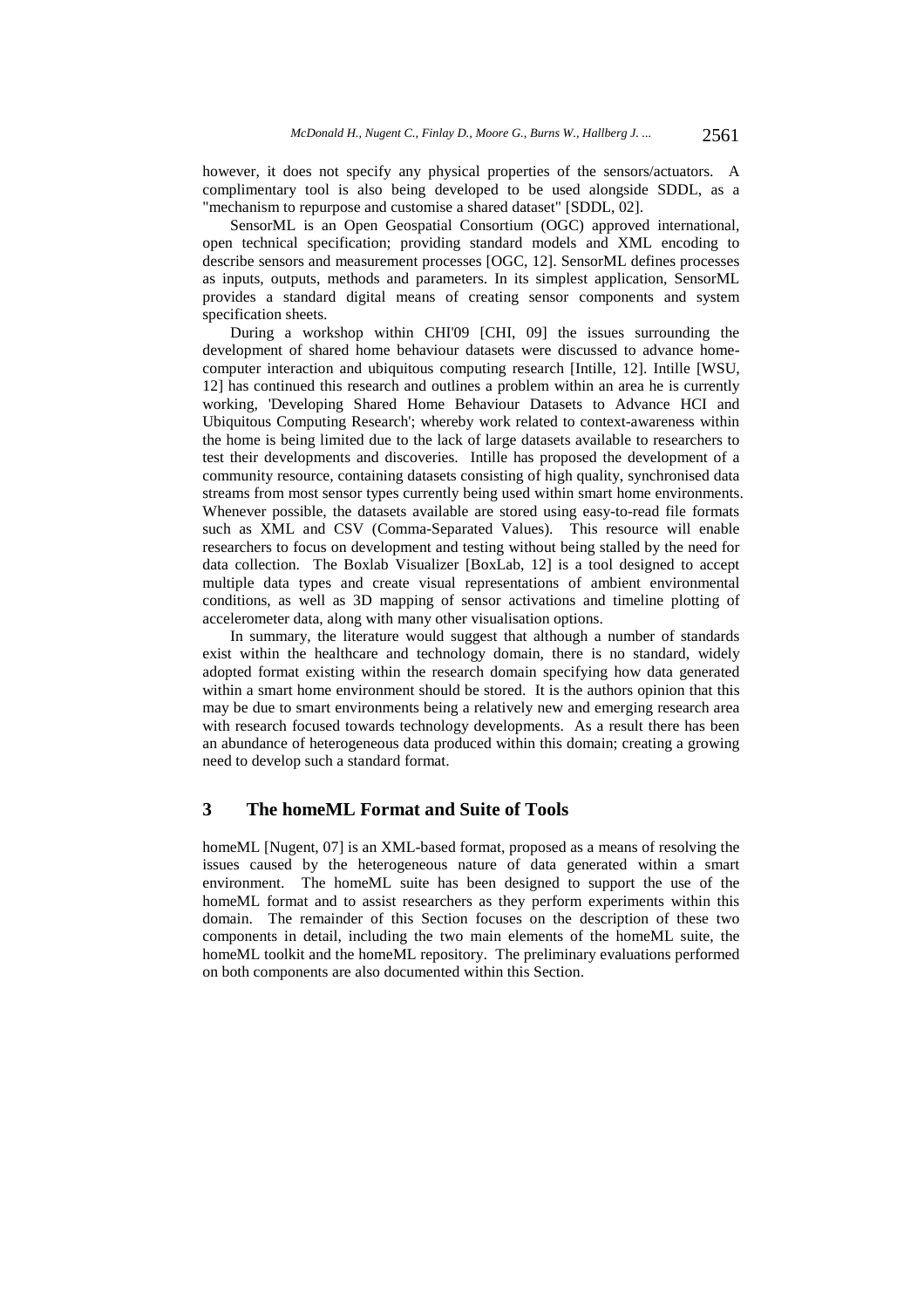### **3.1 homeML Format**

The homeML Format has been designed to support the storage and exchange of data generated by any device used to monitor and support an inhabitant both inside and outside of their home environment. Following an iterative design process, the homeML schema has evolved from version 1.0 in 2007 [Nugent, 07] to version 2.2 in 2012. This is illustrated in Figure 1.



*Figure 1: Timeline documenting the evolution of homeML from version 1.0 [*Nugent, 07*] to version 2.2.* 

### **3.1.1 Internal Evaluation**

At the time of its original proposal homeML was neither validated nor reviewed. Subsequently, an initial review was performed to ensure the homeML schema was capable of storing data recorded by a range of sensors and devices typical deployed within a smart environment. To undertake the evaluation, 6 open source datasets from 5 research institutions were accessed. Each dataset structure was compared to homeML in order to identify any inaccuracies and unsupported data. A number of inaccuracies were identified and the homeML schema was amended accordingly. A detailed description of this evaluation has been previously reported in [McDonald, 10].

homeML version 1.0 was limited to the storage of data generated by location specific devices. Nevertheless, with the continued technological advances within this domain, it is now possible to monitor a person outside of the home environment using mobile devices. It was therefore decided that the homeML format should be extended further to support the storage of data generated by mobile devices. Changes made to the format based on this premise have been reported in [McDonald, 11].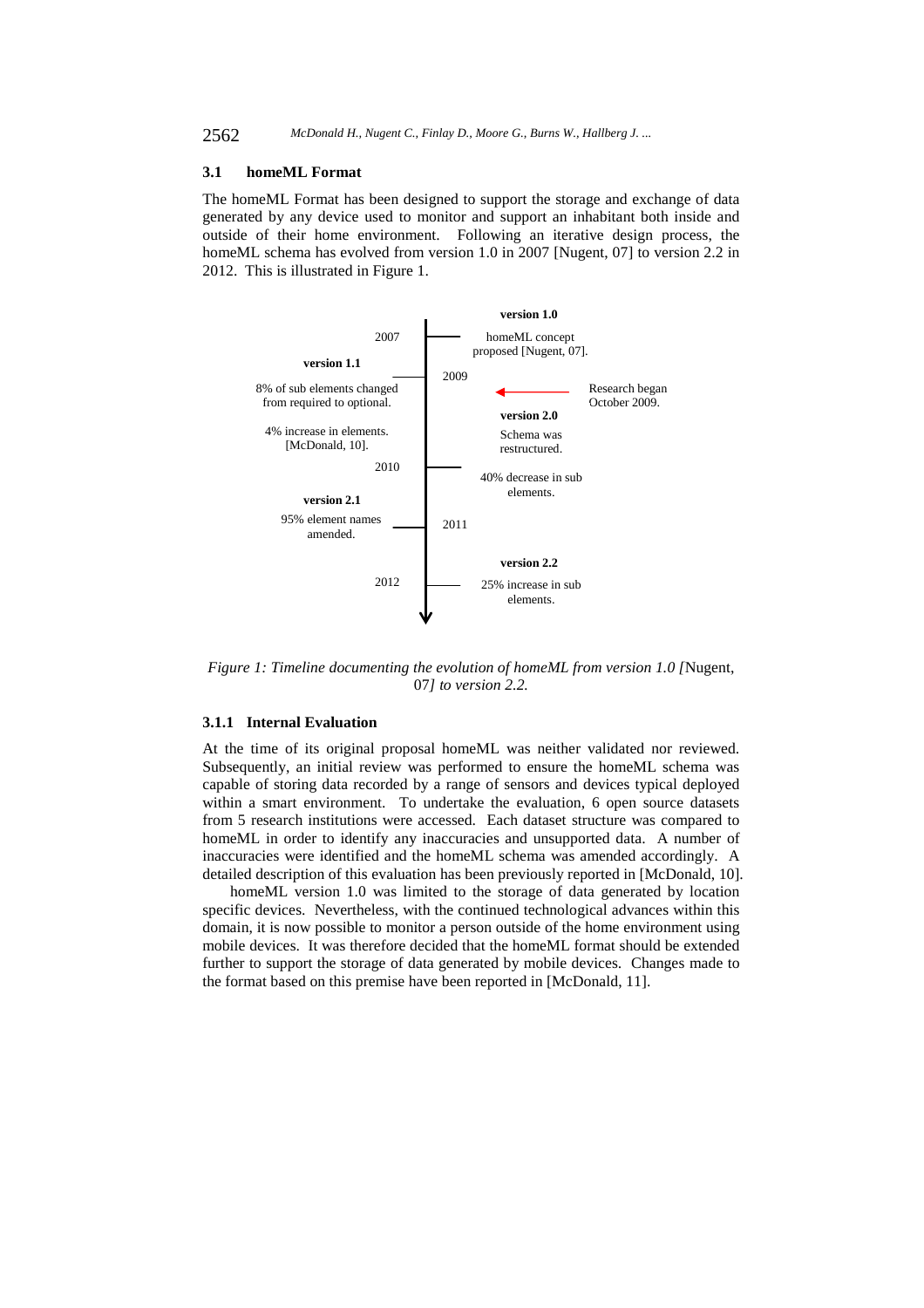homeML has since undergone two additional evaluations performed by members of the Smart Environments Research Group (SERG) which is based at the University of Ulster<sup>1</sup>. homeML version 2.2 is the most recent version and can be viewed in the hierarchical data tree illustrated in Figure 2.

As Figure 2 illustrates, the root element homeML consists of three required attributes called inhabitantDetails, location and annotationDetails which must occur at least once, as well as a forth optional attribute called mobileDevice. A brief description of each can be viewed in Table 1.

The inhabitantDetails attribute stores an inhabitant's personal details and can have up to four sub elements (inhabitantID, Name, carePlan and Comment). The second attribute location will store up to three sub-elements (locationID, locationDescription and locationDevice) providing descriptive details of the inhabitant's location. The locationDevice element stores up to six sub elements (ldeviceID, deviceDescription, deviceLocation, units, realTimeInformation and event) providing descriptive details of any device integrated into that location and the data produced by that device through the inhabitant's interactions with it. The only optional attribute mobileDevice stores descriptive details of any mobile devices used by the inhabitant such as a mobile phone, as they move between environments, as well as any data generated through the inhabitant's interaction with that environment or data generated by an inhabitants movements between environments. The mobileDevice attribute can consist of up to 7 sub elements (mdeviceID, deviceDescription, units, devicePlacement, quantizationResolution, realTimeInformation and event). Finally, the final attribute annotationDetails stores experimental details and can consist of up to six sub elements (annotationID, experimentType, lDeviceID, mDeviceID, startTimeStamp and endTimeStamp).

| homeML                       | The root element for XML based smart home data                 |                       |                                 |
|------------------------------|----------------------------------------------------------------|-----------------------|---------------------------------|
| Element/<br><b>Attribute</b> | <b>Description</b>                                             | Required/<br>Optional | Data Type                       |
| inhabitantDetails            | Inhabitant personal<br>information                             | Required              | Requires element<br>description |
| location                     | Location definition<br>and the devices<br>within that location | Required              | Requires element<br>description |
| mobileDevice                 | Definition of mobile<br>devices                                | Optional              | Requires element<br>description |
| annotationDetails            | Experiment<br>Information                                      | Required              | Requires element<br>description |

*Table 1: A description of the four attributes of homeML version 2.2.* 

<sup>&</sup>lt;sup>1</sup> Access to the Smart Environments Research Group (SERG) website can be obtained using the following link: http://scm.ulster.ac.uk/~scmresearch/SERG/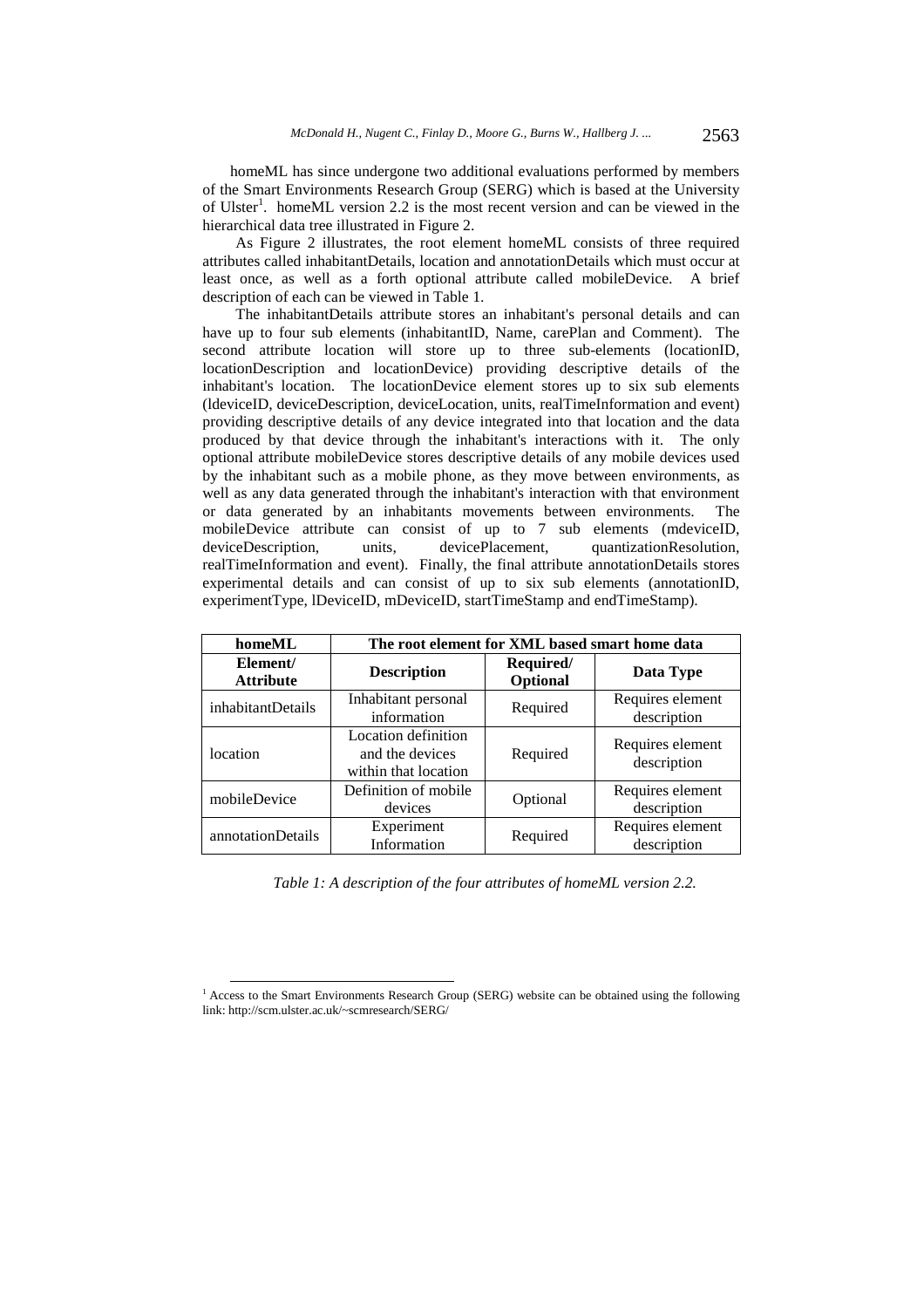

*Figure 2: The homeML version 2.2 tree structure.* 

### **3.2 homeML Suite**

The homeML suite has been developed to facilitate the use of homeML within the smart environments research domain. Users have access to an intuitive end-to-end system that will assist them as they perform experiments. Each registered user has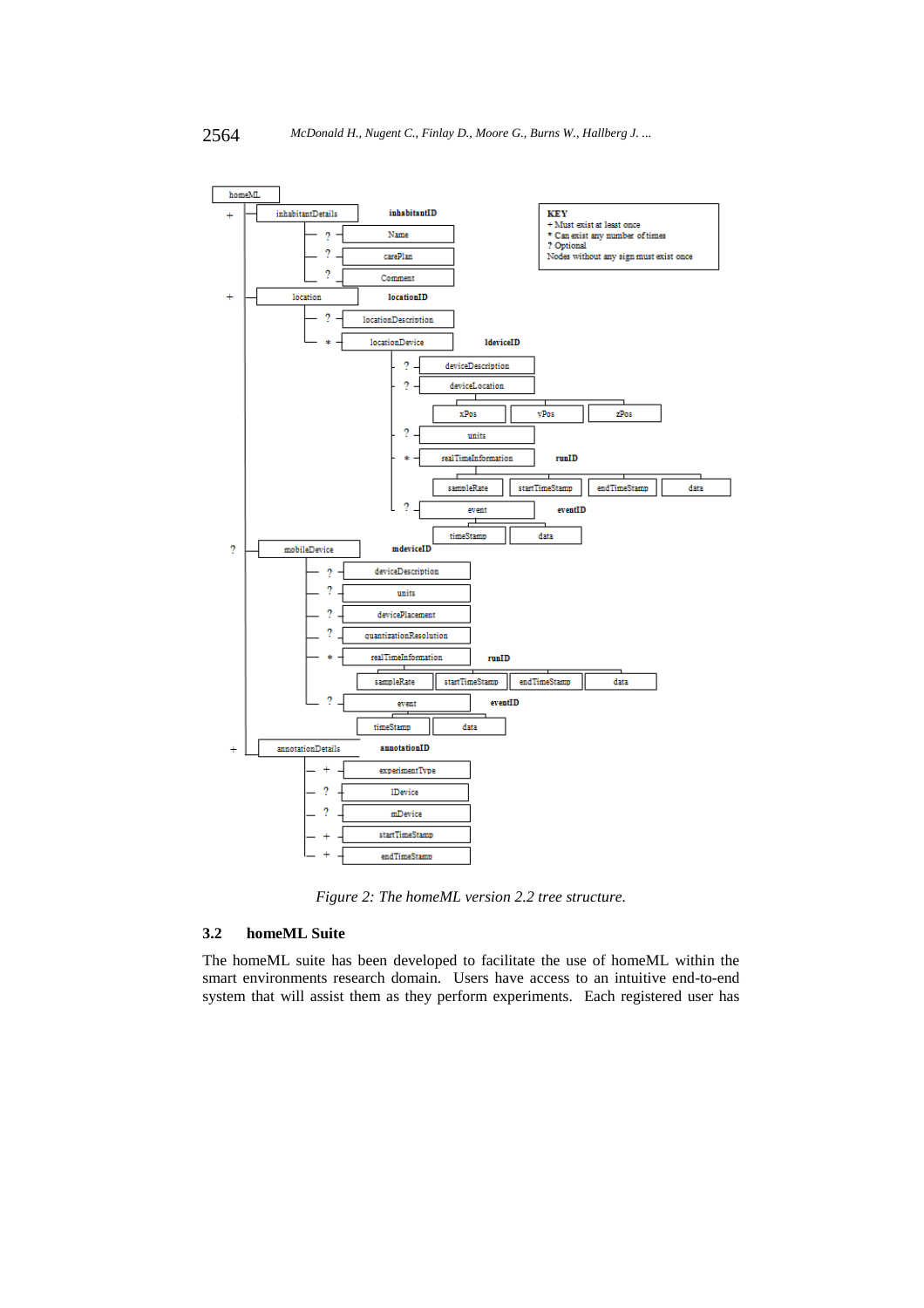access to an online repository and suite of tools. The following Sections describe the tools available in further detail.

### **3.2.1 homeML Repository**

In order to promote data sharing and reuse the homeML repository was developed. Functionality of the repository allows a registered user to upload and store data generated from experiments, as shown in Figure 3.

| <b>HomeML</b>            | ٠                                                                                         |
|--------------------------|-------------------------------------------------------------------------------------------|
| Help<br>Home             | Whats New?<br>Logout                                                                      |
|                          | <b>UPLOAD DATASET</b>                                                                     |
|                          | When uploaded, the dataset will be checked to ensure it adheres to the homeML XML schema. |
|                          | Please enter date before browsing for a file.                                             |
| <b>UPLOAD DATA</b>       | <b>Todays Date:</b><br>$\vert \cdot \vert$<br>$\overline{\phantom{a}}$<br>$\mathbf{r}$    |
| <b>RETRIEVE MY DATA</b>  | F<br>Public                                                                               |
| RETRIEVE ALL DATA        | Choose File No file chosen<br><b>Upload Dataset:</b>                                      |
| <b>SEARCH REPOSITORY</b> | Categorise Data:<br>$\overline{\phantom{a}}$<br>Other:                                    |
|                          |                                                                                           |
|                          | Upload This File                                                                          |
|                          |                                                                                           |
|                          |                                                                                           |
|                          |                                                                                           |

*Figure 3: Screenshot illustrating the tool available to upload datasets to the homeML repository.* 

Prior to being published within the homeML repository all datasets will be validated to ensure they adhere to the homeML version 2.2 format. The user will also be asked to confirm that they would like to make the dataset publically available, i.e. viewable and downloadable by all registered users. Figure 4 illustrates a validated extract of data uploaded to the homeML Repository. All publically available data files can be viewed and downloaded by any registered user. A facility is available, allowing users to search for data according to author or data category, i.e. single occupancy, multiple occupancy, fall detection, to name but a few.

### **3.2.2 homeML Toolkit**

The homeML toolkit is a suite of tools designed to facilitate the use of the homeML format. A tool is available allowing researchers to design an experiment prior to performing it, as shown in Figure 5.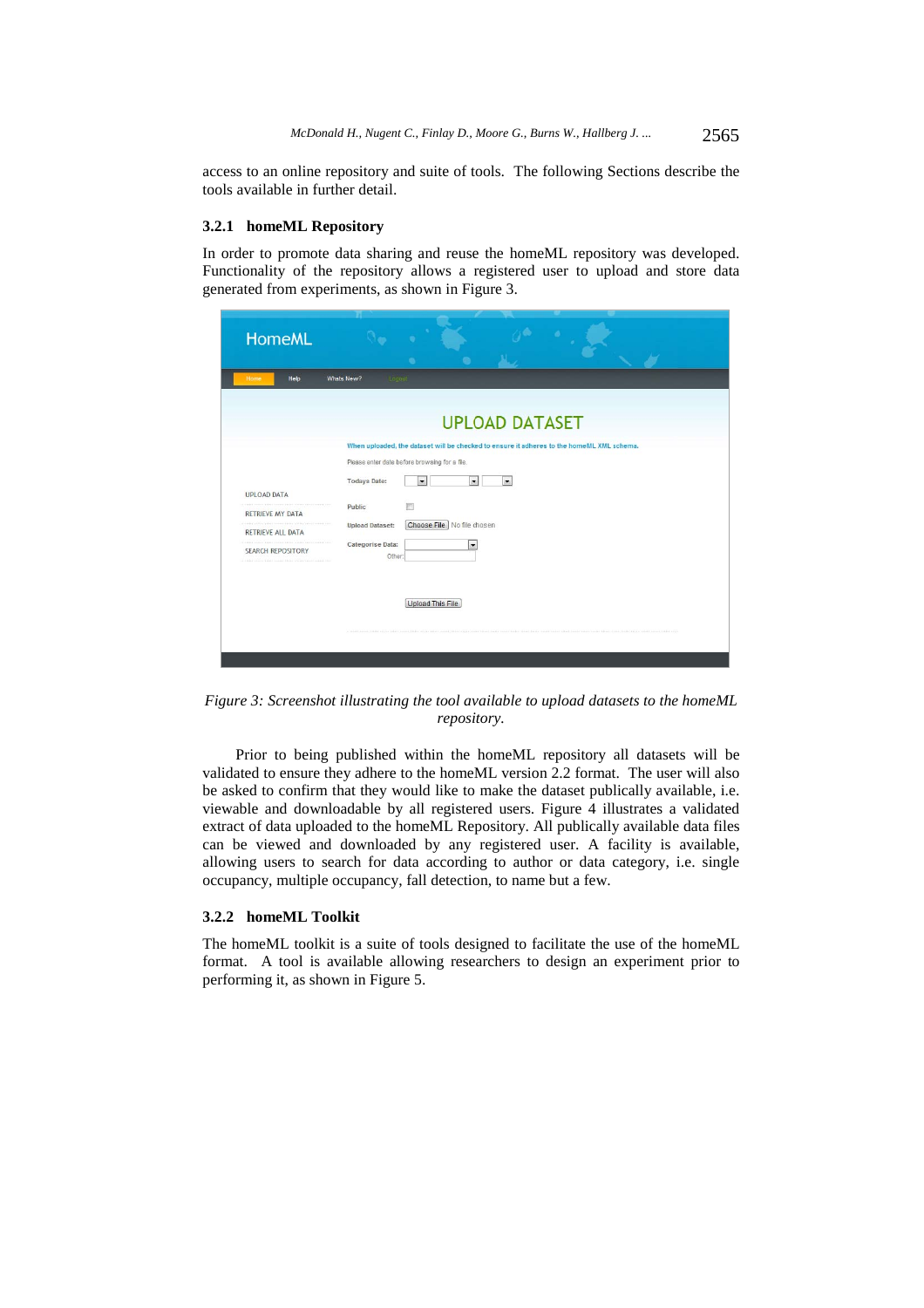

*Figure 4: Extract of data taken from a validated dataset uploaded to the homeML Repository.*

A partially populated XML file will be produced including all inhabitant details and annotation details, in addition to any descriptive details of any device the inhabitant will potentially interact with during the experiment. The partially populated XML file can then be populated with the data generated during ensuing experiments. A similar tool is also available allowing researchers to populate the schema and upload raw data into it, after an experiment has been completed. Both methods produce an XML file, adhering to the homeML version 2.2 format, which can then be uploaded to the homeML repository.

### **3.2.3 Internal Evaluation**

The homeML suite has been evaluated twice by members of SERG, including a usability study and a functionality study [McDonald, 12]. The usability study was completed by ten participants, who were asked to complete 4 tasks using the homeML suite. Each participant was then asked to complete a questionnaire rating the design, intuitiveness and layout of the application. The results of the usability study identified only minor design issues which have since been rectified [McDonald, 12].

The functionality study involved 5 participants recruited from within the SERG [SERG, 12]. Prior to engaging with the homeML suite each participant was asked to complete a questionnaire, which consisted of both quantitative and qualitative questions. The purpose of which was to profile each participant in relation to their area of research and experience. Following completion of the questionnaire the participants were asked to use the homeML suite as an end-to-end system, i.e. design an experiment, populate the schema and upload the completed XML file to the repository. Participants were then asked to complete a questionnaire, again consisting of both quantitative and qualitative questions; the purpose of which was to allow the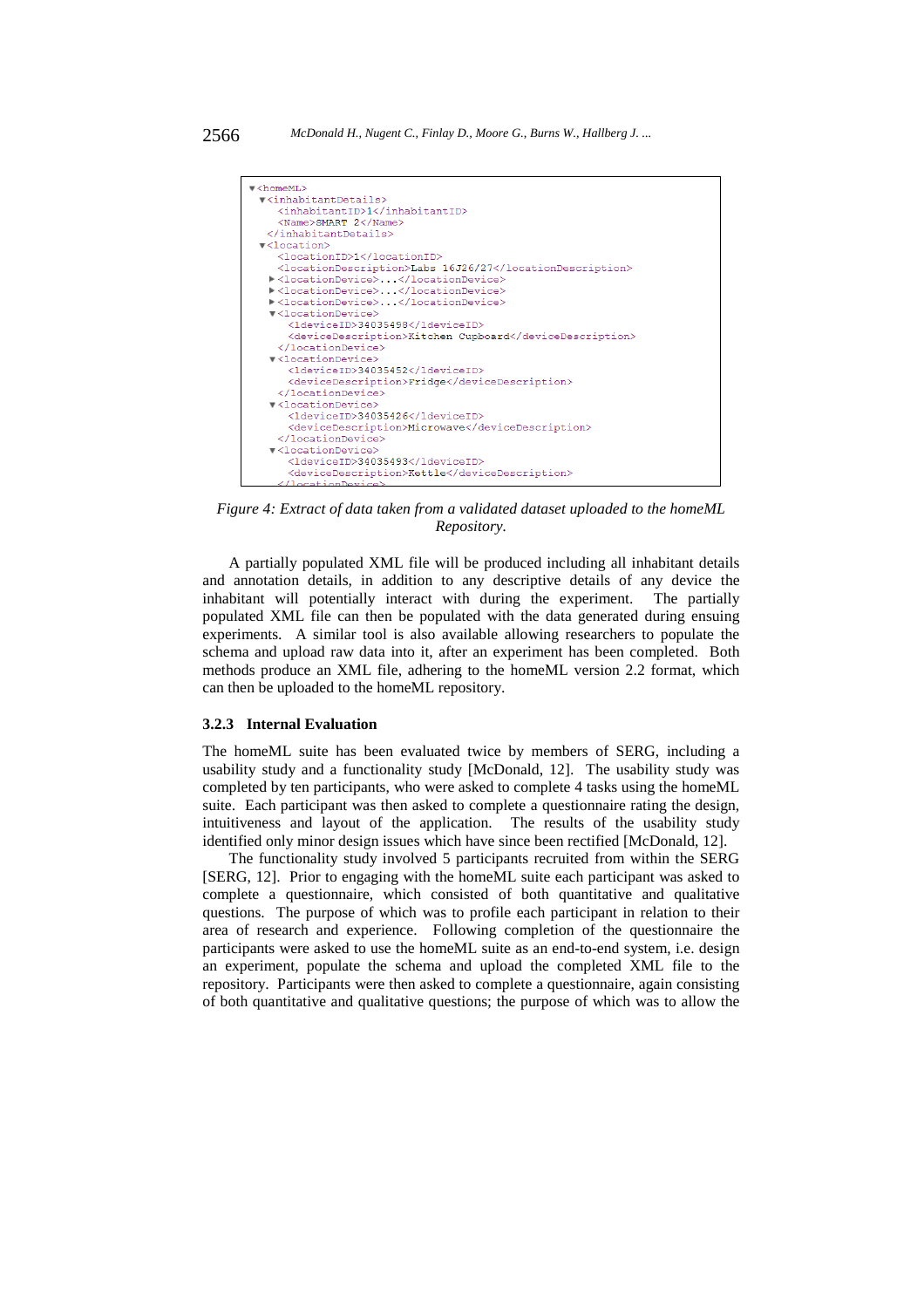participants to rate their experience using the homeML suite, in addition to providing them with an opportunity to suggest recommendations for future developments of the homeML suite. The results of this questionnaire were positive with no technical or design issues being identified [McDonald, 12].

| <b>HomeML</b> |                                                               |                                                                                                                      |
|---------------|---------------------------------------------------------------|----------------------------------------------------------------------------------------------------------------------|
|               |                                                               |                                                                                                                      |
| Help.         | Whats New?                                                    |                                                                                                                      |
|               |                                                               |                                                                                                                      |
|               |                                                               | <b>INPUT DATA INTO AN XML FILE</b>                                                                                   |
|               |                                                               | To design and input data into an XIVL file to fit the experiments you are performing please complete the form below: |
|               |                                                               | (* - mandatory fields)                                                                                               |
|               | Inhabitant Details:                                           |                                                                                                                      |
|               | Intabiant D *                                                 |                                                                                                                      |
|               | Name                                                          |                                                                                                                      |
|               | Care Plan                                                     | E                                                                                                                    |
|               |                                                               | Choose File No file chosen                                                                                           |
|               | Comment.                                                      |                                                                                                                      |
|               | Location Details:                                             |                                                                                                                      |
|               | Location ID *:                                                |                                                                                                                      |
|               | Lecation Description:                                         |                                                                                                                      |
|               |                                                               |                                                                                                                      |
|               | Please complete Location Device AND/OR Mobile Device Details. |                                                                                                                      |
|               | Add a Location Device                                         |                                                                                                                      |
|               | Add a Mobile Device                                           |                                                                                                                      |
|               |                                                               |                                                                                                                      |
|               | Annotation Details:                                           |                                                                                                                      |
|               | Annotation D *                                                |                                                                                                                      |
|               | Experiment Type                                               |                                                                                                                      |
|               | Location Devices                                              |                                                                                                                      |
|               | Mobile Devices                                                |                                                                                                                      |

*Figure 5: Screenshot illustrating the tool available to design an experiment and create a partially populated XML File.* 

# **4 Methods**

As discussed in the previous Section, both the homeML format and suite have undergone a number of evaluation studies performed by members of SERG. Nevertheless, in order to achieve an unbiased review of this work it was essential to perform both acceptance and usability testing by truly objective researchers, who have no affiliation with SERG. This Section describes how the participants involved in the external evaluation of the homeML format and the homeML suite were recruited and profiled. The experimental set-up for evaluation purposes is also discussed including a detailed description of the pre-test and post-test questionnaires.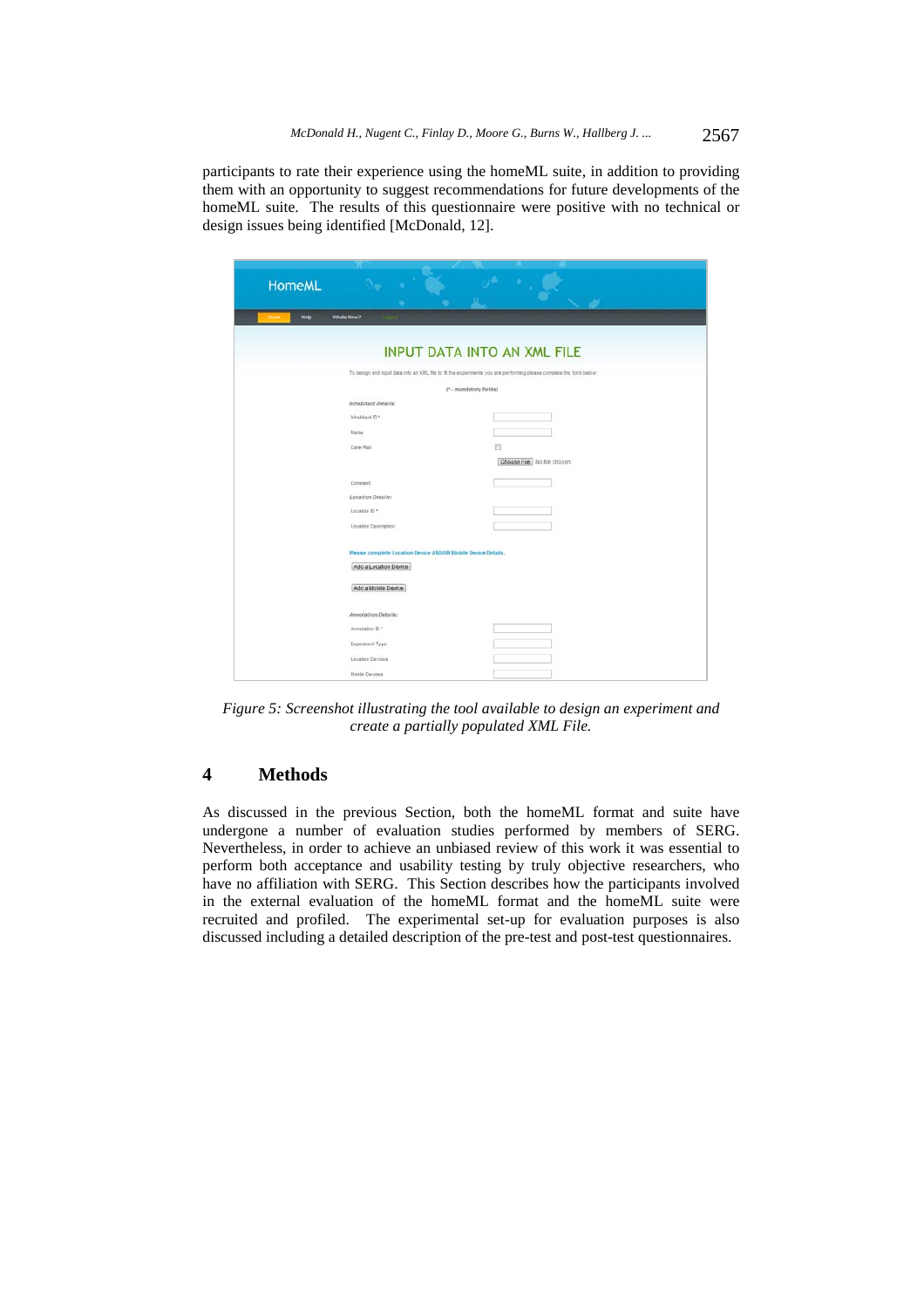2568 *McDonald H., Nugent C., Finlay D., Moore G., Burns W., Hallberg J. ...*

### **4.1 Recruiting Participants**

The International Conference on Smart homes and health Telematics (ICOST) is considered to be a "premier venue for the presentation and discussion of research in the design, development, deployment and evaluation of Smart Environments, Assistive Technologies and Health Telematics" [ICOST, 12]. This conference was therefore deemed an appropriate forum to recruit participants to perform the evaluation of an emerging smart environments data format and corresponding suite of tools.

During the 2012 meeting of ICOST, an information sheet advertising the homeML format and homeML suite was inserted into the delegate packs of each delegate attending the conference. An announcement was also made requesting that those willing to participate in the study should approach one of the researchers involved in the study. This along with ad hoc solicitation of delegates, resulted in a total of eleven delegates being recruited to take part in the study.

### **4.2 Pre-test Questionnaire**

Prior to performing the evaluation, all participants completed a pre-test questionnaire which was available online [Questionnaire ICOST 2012, 12]]. This questionnaire consisted of ten questions, which were used to profile the participants. It was used to obtain the participant's research area, the challenges they face when performing research within this area, their working knowledge of various technologies and which data formatting standards they were aware of. Participants could select multiple options when asked: What is your research area? What are the current challenges you face when conducting experiments in a smart environment?, What technologies do you currently use as part of your research?, and Which standards are you aware of?. All participant responses obtained from this questionnaire are summarised in Table 2.

One particularly interesting statistic from the pre-test questionnaire was that five out of eleven participants were aware of the homeML concept. This was in contrast to two other standards within this area, SensorML [OGC, 12] and SDDL [SDDL, 02], that were less well known by the group of participants. Another interesting statistic to note was that the most common challenges faced by the participants when performing research was reported to be the availability of datasets and participants, in addition to technology installation. This suggests there is a need for publically available datasets within the smart environments research domain.

As the results show, participants were involved in many research areas simultaneously, however, it should be noted that five out of eleven participants were involved in the area of data collection and processing. Ten out of eleven participants stated that they performed experiments that produced heterogeneous data on a regular basis, with the same ten participants stating that they used environmental sensors as part of their research. Ten out of eleven participants also considered themselves to have a working knowledge of XML, databases and ontologies. Finally, nine out of eleven participants agreed that the current methods for data sharing and data interoperability within this research domain were insufficient.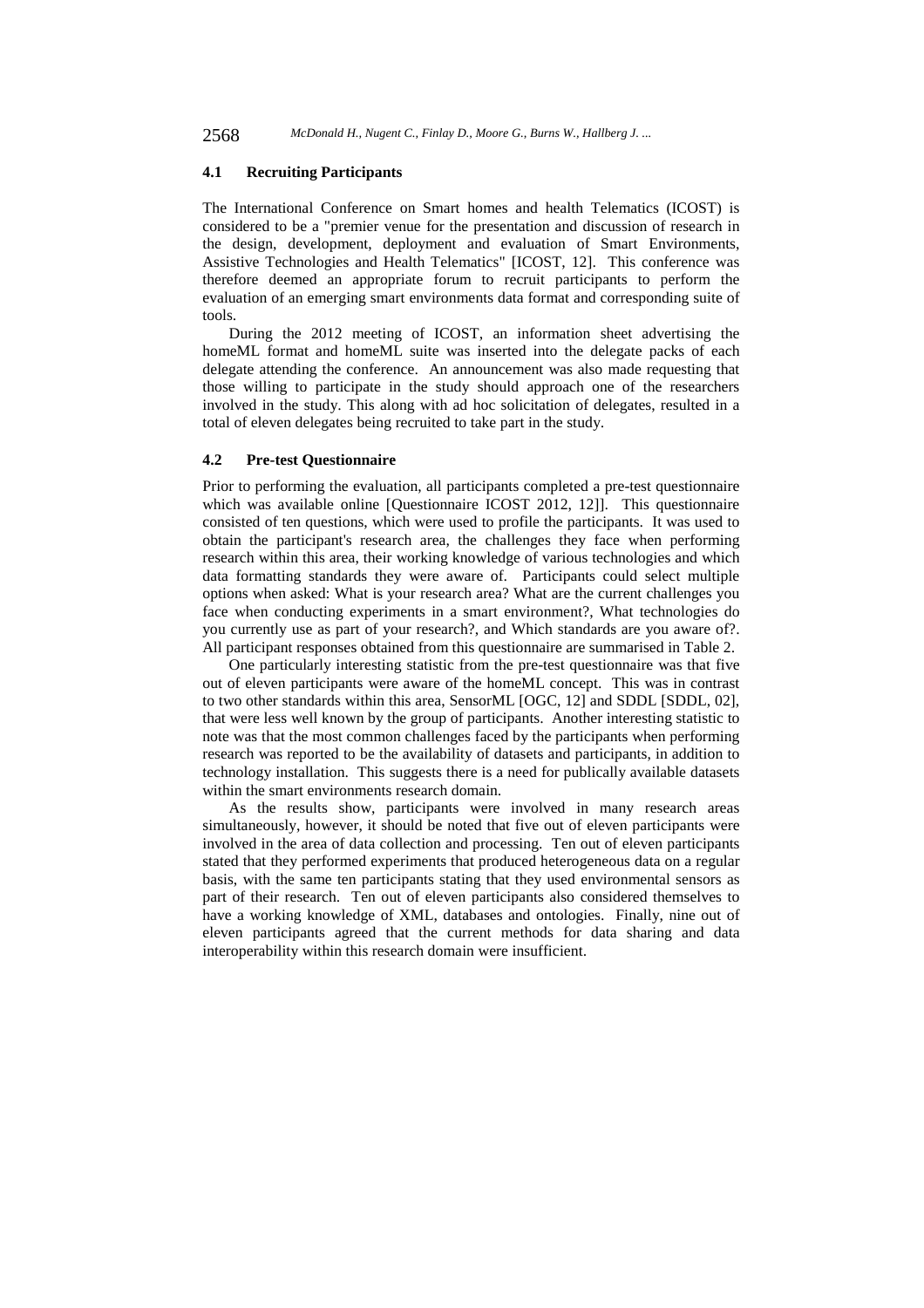|                                      | Participants who completed the pre-                     |
|--------------------------------------|---------------------------------------------------------|
|                                      | test questionnaire (n=11)                               |
| <b>Research Area:</b>                | 4 Requirements Analysis, 5 Data                         |
|                                      | Collection and Processing, 2 Data                       |
|                                      | Analysis, 6 Information Modeling, 4                     |
|                                      | Middleware support, 4 Technology                        |
|                                      | Assessment, 5 Impact Analysis, 1                        |
|                                      | Awareness,<br>System<br>Context<br>$\mathbf{1}$         |
|                                      | Modeling, 1 Machine Learning and 1                      |
|                                      | Formal Methods.                                         |
| <b>Frequency of Experiments:</b>     | 3 Daily, 1 Weekly, 6 monthly and 1                      |
|                                      | never.                                                  |
| <b>Current challenges:</b>           | 5 Availability of Datasets, 3 Sharing                   |
|                                      | Comparing Datasets,<br>and<br>6                         |
|                                      | Availability of Participants,<br>6                      |
|                                      | Technology Installation.                                |
| <b>Technologies currently using:</b> | Environmental<br>10<br>4<br>Sensors.                    |
|                                      | Wearable Technologies, 3 Camera                         |
|                                      | Technologies, 7 Ontologies and<br>-1                    |
|                                      | Mobile Devices.                                         |
| <b>Production of heterogeneous</b>   | 10 Yes and 1 No.                                        |
| data:                                |                                                         |
| <b>Working knowledge of XML:</b>     | 10 Yes and 1 No.                                        |
| <b>XML Knowledge Rating</b>          | $4 - 5/5$ , $3 - 4/5$ , $1 - 3/5$ , $1 - 1-5$ and $2 -$ |
| (between 1-5)                        | 0/5.                                                    |
| <b>Working knowledge of</b>          | 10 Yes and 1 No.                                        |
| <b>Ontologies:</b>                   |                                                         |
| <b>Ontologies Knowledge Rating</b>   | $2 - 5/5$ , 5 - 4/5, 1 - 3/5, 1 - 1/5 and 2 -           |
| $(between 1-5)$                      | 0/5.                                                    |
| <b>Working knowledge of</b>          | 10 Yes and 1 No.                                        |
| Databases:                           |                                                         |
| <b>Database Knowledge Rating</b>     | $1 - 5/5$ , $2 - 4/5$ , $4 - 3/5$ , $2 - 2/5$ and $2 -$ |
| $(between 1-5)$                      | 0/5.                                                    |
| <b>Standards currently aware of:</b> | 5 homeML, 2 SDDL, 1 SensorML and                        |
|                                      | 7 HL7.                                                  |
| Sufficiency of current data          | 2 Yes and 9 No.                                         |
| sharing methods:                     |                                                         |
| Sufficiency of current data          | 2 Yes and 9 No.                                         |
| interoperability methods:            |                                                         |

*Table 2: The pre-test questionnaire results from all eleven participants.* 

## **4.3 Experimental Set-up**

Following the initial study, all participants who were interested in reviewing the homeML format and suite were contacted after the conference. Of the eleven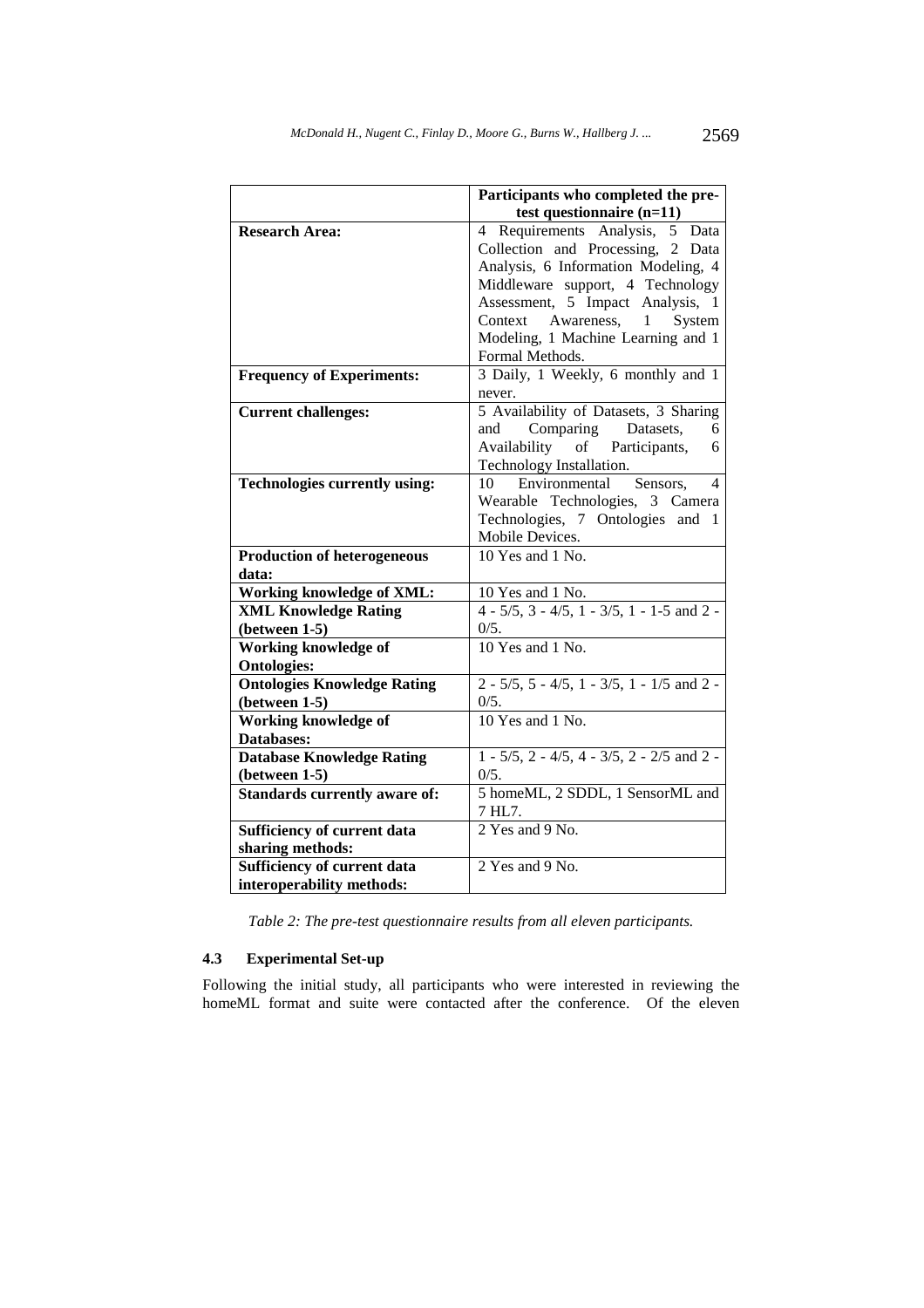participants who were contacted eight agreed to be involved in a further acceptance and usability study. Prior to the study beginning each person was given an information sheet and asked to complete a consent form both of which are available online [Participant Information Sheet, 12] [Consent Form, 12].

Once consent was given the participant was provided with a username and password allowing them to access the homeML suite [HomeML, 12]. When logged in each participant was able to view and download the homeML format in addition to use the homeML toolkit and homeML repository.

Participants were not given specific tasks to complete. They were simply asked to use the suite for a period of seven days and provide feedback regarding the homeML format and homeML suite through the completion of a questionnaire, as shown in Figure 6.

#### *What will I have to do?*

Participants will be first asked to review the homeML version 2.2 format as a means of storing data generated within a smart home environment. They will then be asked to use the supporting homeML Suite. Upon completion participants will be asked to complete a short questionnaire consisting of both quantitative and qualitative questions. No personal data will be transmitted and any information that identifies the participant will be removed prior to publication of any results related to the study.

### *Figure 6: A description of what each participant was asked to do, as written in the participant information sheet [Participant Information Sheet, 12*]*].*

No specific hardware or software was required to complete the study. Participants merely required access to an internet browser. The only stipulation was that the participant enabled cookies before attempting to login to homeML suite.

### **4.4 Post-test Questionnaire**

After each participant had used the homeML suite for seven days they were asked to complete a post-test questionnaire which was available online [Questionnaire, 12]. The post-test questionnaire allowed participants to evaluate both the homeML Format and corresponding suite of tools. Web based questionnaires were used. The questionnaire consisted of two sections containing both quantitative and qualitative questions. The first section was concerned with the usefulness and usability of the homeML format whilst the second focused on the usability and aesthetics of the homeML suite.

### **5 Results**

It has been the aim of this work to perform an unbiased review of both the homeML format and the homeML suite. In order to do so 8 participants from various research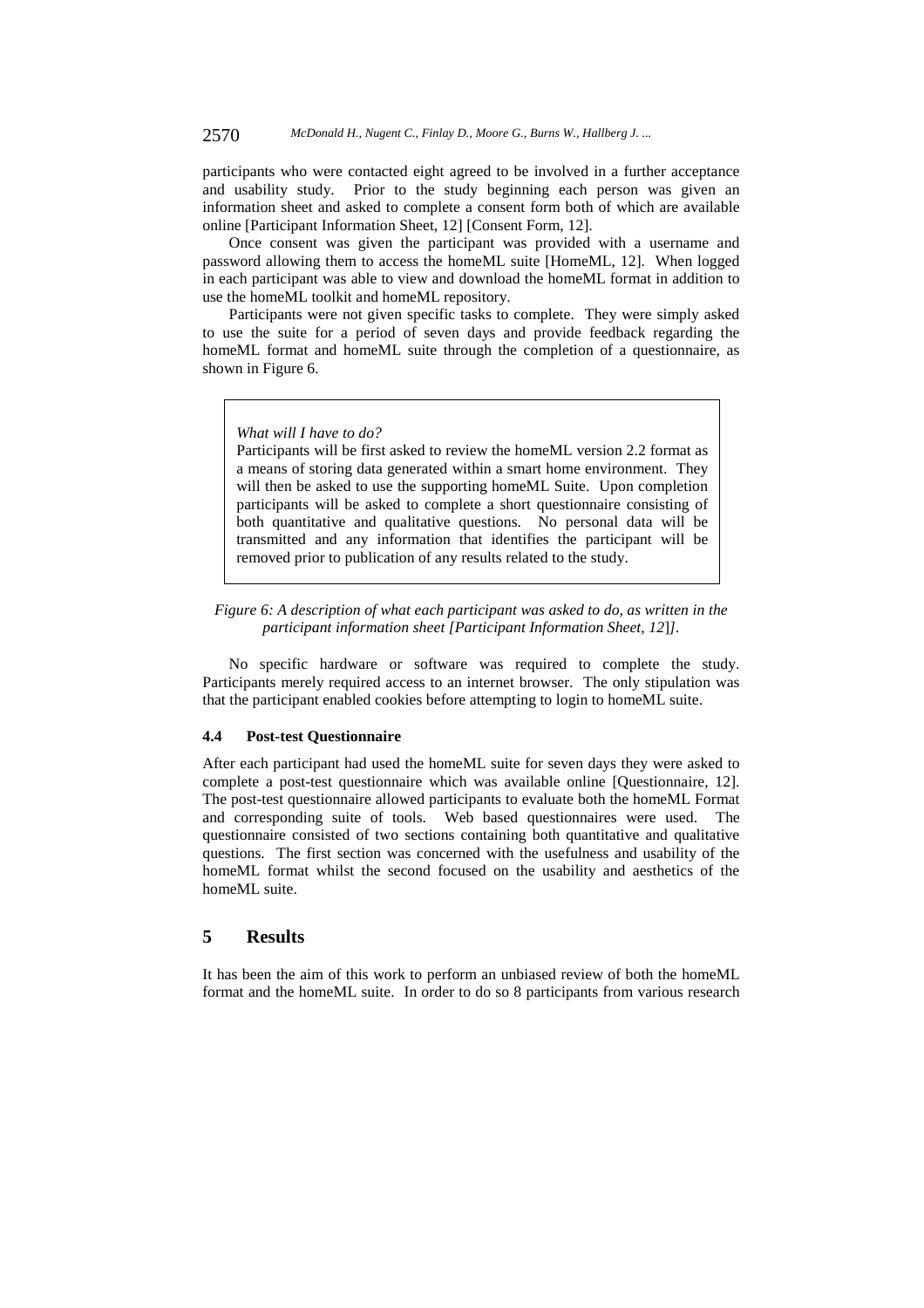institutions were approached and asked to interact with the homeML format and homeML suite. They were then asked to complete a post-test questionnaire to assess both the usefulness and usability of both the homeML suite and homeML format.

When assessing the usability of both the homeML format and homeML suite, no technical errors were reported by any of the eight participants undertaking the study. When asked to rate how understandable the homeML format structure was on a scale of one to five, one being easy and five being difficult (mode: 1, mean: 1.75).

In addition to assessing the usability of both it was also essential to evaluate usefulness, learnability and user satisfaction. The results of which have been reported within the following sections.

### **5.1 Usefulness**

The 'usefulness' of both the homeML format and homeML suite were evaluated using the post-test questionnaire.

To assess the usefulness of the homeML format, participants were asked four questions, the results of which can be viewed in Figure 7. The questions asked were:

- Would homeML 2.2 meet your smart home data storage requirements?
- Would you consider using homeML 2.2 to store your smart home data?
- Would you recommend the homeML format to other members of the smart homes' research domain?
- Could home ML 2.2 address the need for a standard smart home data storage format?



*Figure 7: Results from a series of questions from the post-test questionnaire, assessing the usefulness of the homeML format.* 

To assess the usefulness of the homeML suite, participants were again asked four questions. Participants were asked to rate the usefulness of the homeML suite within the smart home research domain on a scale of one to five, one being not very useful and five being useful (mode: 4.5, mean: 4.5). The participants were also asked three further questions to assess the usefulness of the homeML suite, the results of which can be viewed in Figure 8. The questions asked were: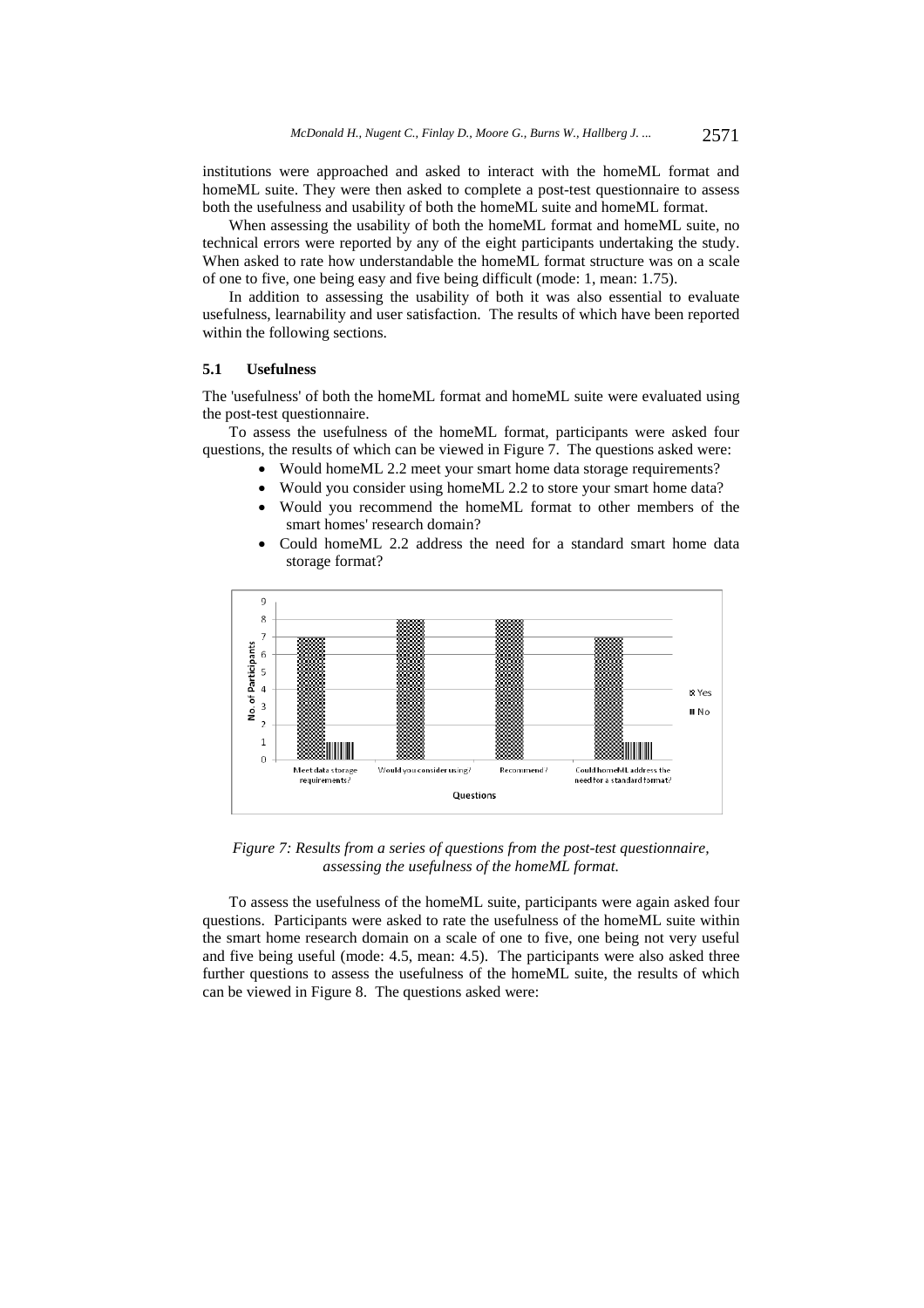- Would you consider using the homeML suite in the future?
- Would you recommend the homeML suite to other members of the research domain?
- Do you think the homeML suite would be useful to further research in the area of smart homes?



*Figure 8: Results from a series of questions from the post-test questionnaire, assessing the usefulness of the homeML suite.* 

### **5.2 Learnability**

The 'learnability' of the homeML suite was assessed through a series of questions in the post-test questionnaire. After using the suite for seven days, each participant was asked to estimate how long they thought it would take for a researcher to become familiar with the homeML suite, the results of which can be viewed in Figure 9. As the graph shows 50% of participants estimated that it would take a researcher a matter of hours to become familiar with the homeML suite.

Participants were also asked whether they thought a person could use the homeML suite without training.

### **5.3 User satisfaction and Aesthetics**

User satisfaction was again assessed in the post-test questionnaire. Participants were asked to rate how they found interacting with the homeML on a scale of one to five, one being easy and five being difficult (mode: 2, mean: 2). Participants were then asked to rate how they found interacting with both the homeML toolkit and homeML repository separately using the same scale, (mode: 2, mean: 2.25) and (mode: 3, mean: 2.25) respectively.

Participants were then asked to rate the 'look and feel' of the homeML suite, on a scale of one to five, one being poor and five being excellent (mode: 4, mean: 4.25). Finally, all participants agreed that the homeML suite had an intuitive layout.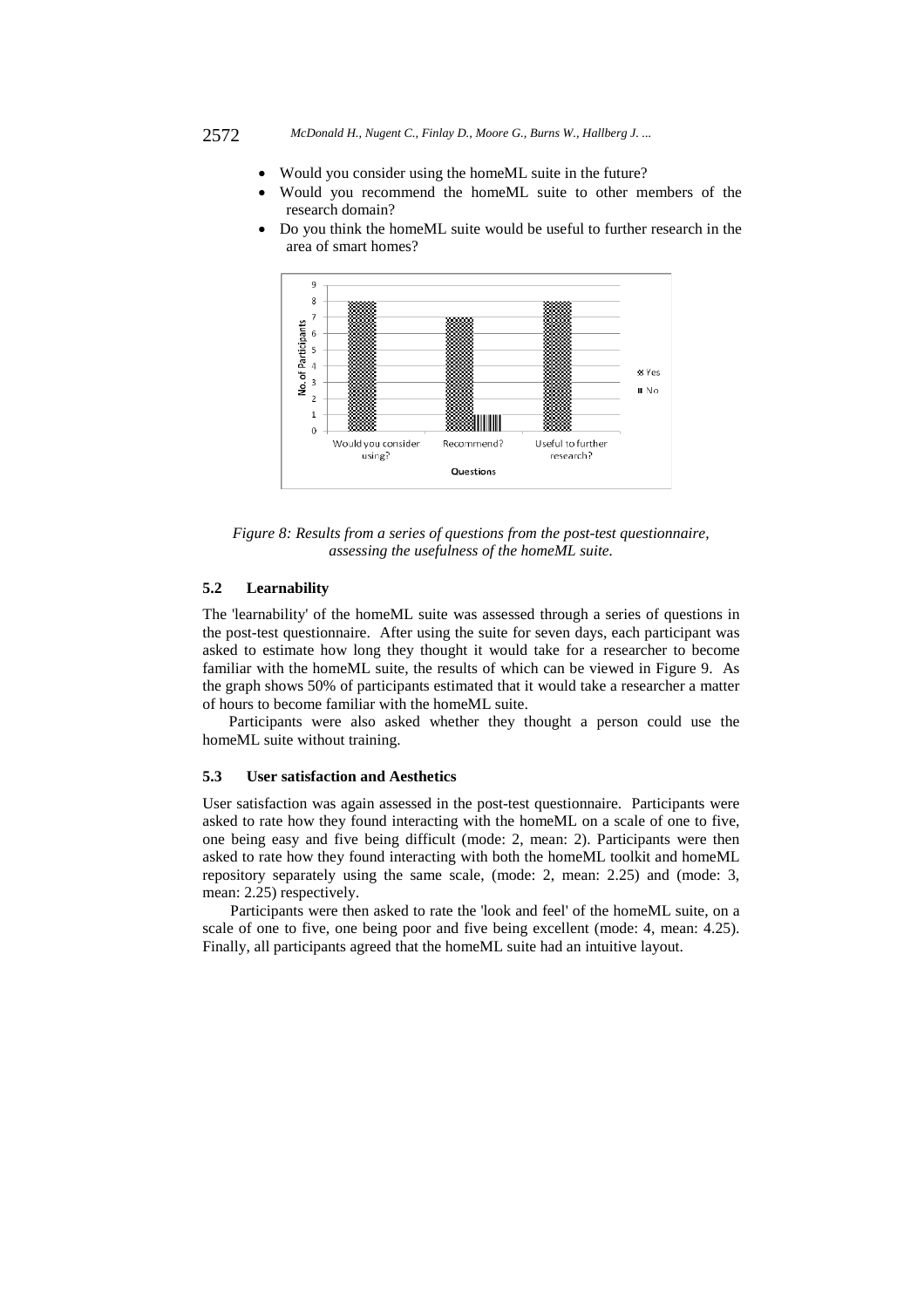

*Figure 9: Results from the post-test questionnaire when all participants were asked how long they would estimate for a person to become familiar with using the homeML suite.* 

### **5.4 Experiment Observations**

During the study a number of observations were made with regards to the methods used to conduct the evaluation. Upon completion of the study a number of advantages and drawbacks were identified in regard to the methods used to recruit participants at ICOST 2012, as presented in Table 3.

Although the disadvantages of using this method of participant recruitment have been identified, the investigators feel that the advantages far out way the negatives. The most considerable advantage of using this method is that each participant was from a different institute or organisation and no participants involved had any affiliation with SERG. Therefore, a completely unbiased and objective evaluation could be produced.

### **6 Conclusion**

It is a well-known fact that the global population is growing older and therefore a higher percentage of people are experiencing age related impairments and suffering from chronic diseases [Coughlin, 08] [Lutz, 08]. There is also a large number of older adults suffering from either cognitive or physical impairments who may require assistance and support whilst performing ADL. One solution to these issues that has seen a considerable amount of effort is the area of assistive technologies and in particular smart environments.

As a direct result of the considerable amount of research in this area, a large amount of heterogeneous data is being generated. The major issue with the heterogeneous nature of this data is its lack of interoperability, causing difficulties when data is being exchanged and reused. homeML has been presented within this paper as a solution to this issue through the development of a standard format to store data generated within a smart environment.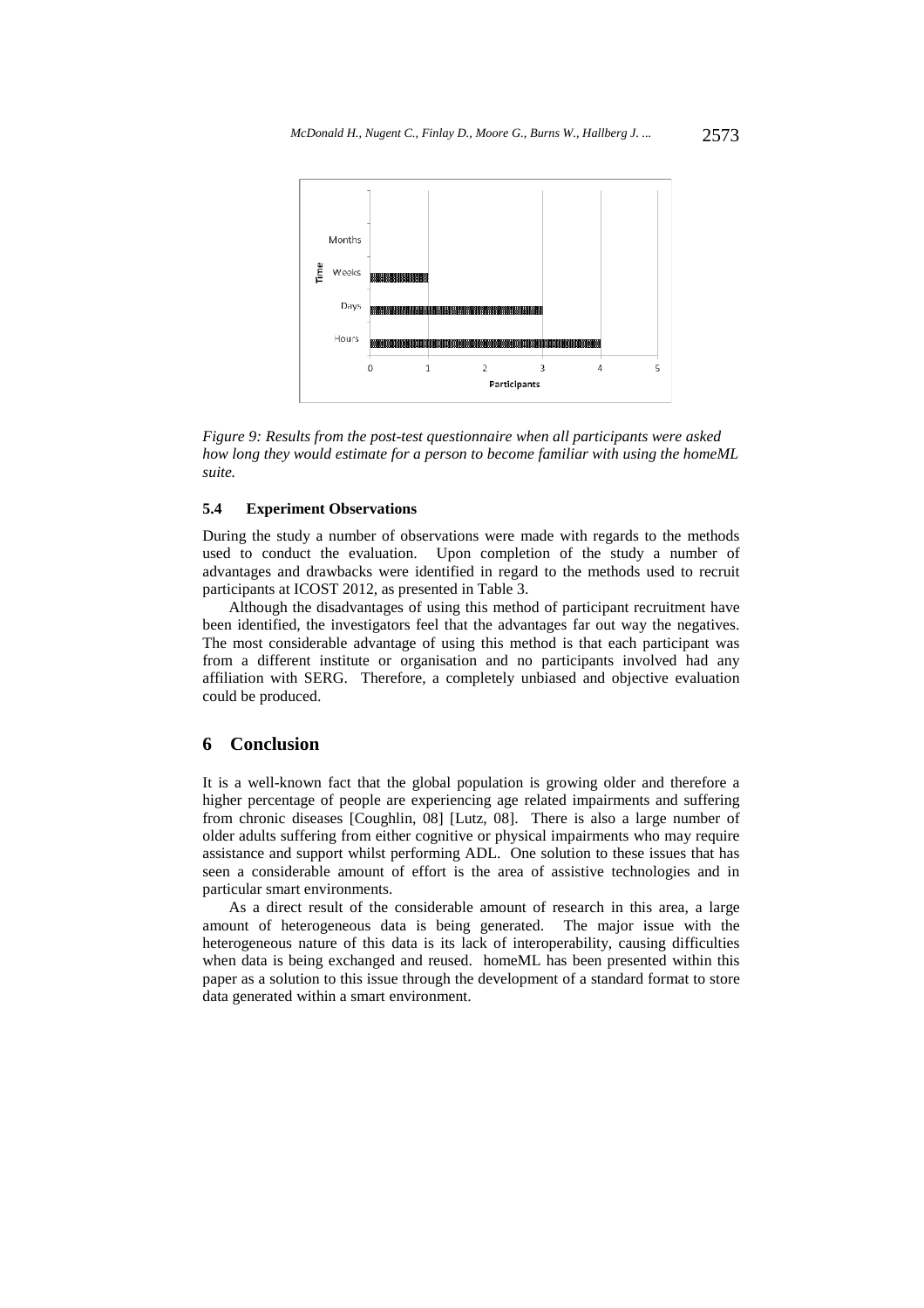| <b>Advantages</b>                                                                                                                                                                                                                                                                                                                                                                                                                | <b>Disadvantages</b>                                                                                                                                                                                                                                                       |
|----------------------------------------------------------------------------------------------------------------------------------------------------------------------------------------------------------------------------------------------------------------------------------------------------------------------------------------------------------------------------------------------------------------------------------|----------------------------------------------------------------------------------------------------------------------------------------------------------------------------------------------------------------------------------------------------------------------------|
| Effective advertising of the<br>study through inclusion of an<br>information sheet placed in<br>every delegate pack.<br>Potential participants could be<br>better informed through a<br>demonstration of the homeML<br>Format and Suite as opposed<br>to reading literature.<br>High concentration of experts<br>in the field of smart<br>environments.<br>Expert feedback can be<br>obtained.<br>The conference is a convenient | High cost of conference<br>attendance.<br>Conferences can be a busy<br>environment, with a limited<br>amount of time that can be spent<br>with each participant.<br>Participants could feel pressure<br>to provide a positive review in<br>the presence of the researcher. |
| setting for participants.                                                                                                                                                                                                                                                                                                                                                                                                        |                                                                                                                                                                                                                                                                            |
| An international representation<br>of participants can be obtained.                                                                                                                                                                                                                                                                                                                                                              |                                                                                                                                                                                                                                                                            |

*Table 3: The advantages and disadvantages of recruiting participants to complete the study at a conference.* 

Data that can be used to test and validate theories and developments within this domain can be difficult and time consuming to produce. The homeML suite is also presented within this paper as a means of resolving this issue, through the creation of a central repository where researchers can upload and share datasets they produce.

Previous evaluations of both the homeML format and homeML suite could be considered biased as they have been performed by members of SERG. The aim of this study has therefore been to perform an unbiased evaluation though the recruitment of participants from various research institutes who have no affiliation with SERG. An external evaluation has been performed by eight researchers. Each participant was provided with both a username and password allowing them to access the homeML suite [HomeML, 12]. When logged in to the homeML Suite each participant was able to view and download the homeML format in addition to use the homeML toolkit and homeML repository.

Participants were not given specific tasks to complete. They were simply asked to use the suite for a period of seven days as they would do should they decide to use the format and tools during their future research activities. After the seven days they were then asked to provide feedback regarding the homeML format and homeML suite through the completion of a questionnaire.

The results of this study have been considered positive. All participants agreed that the homeML format could address the need for a standard format within this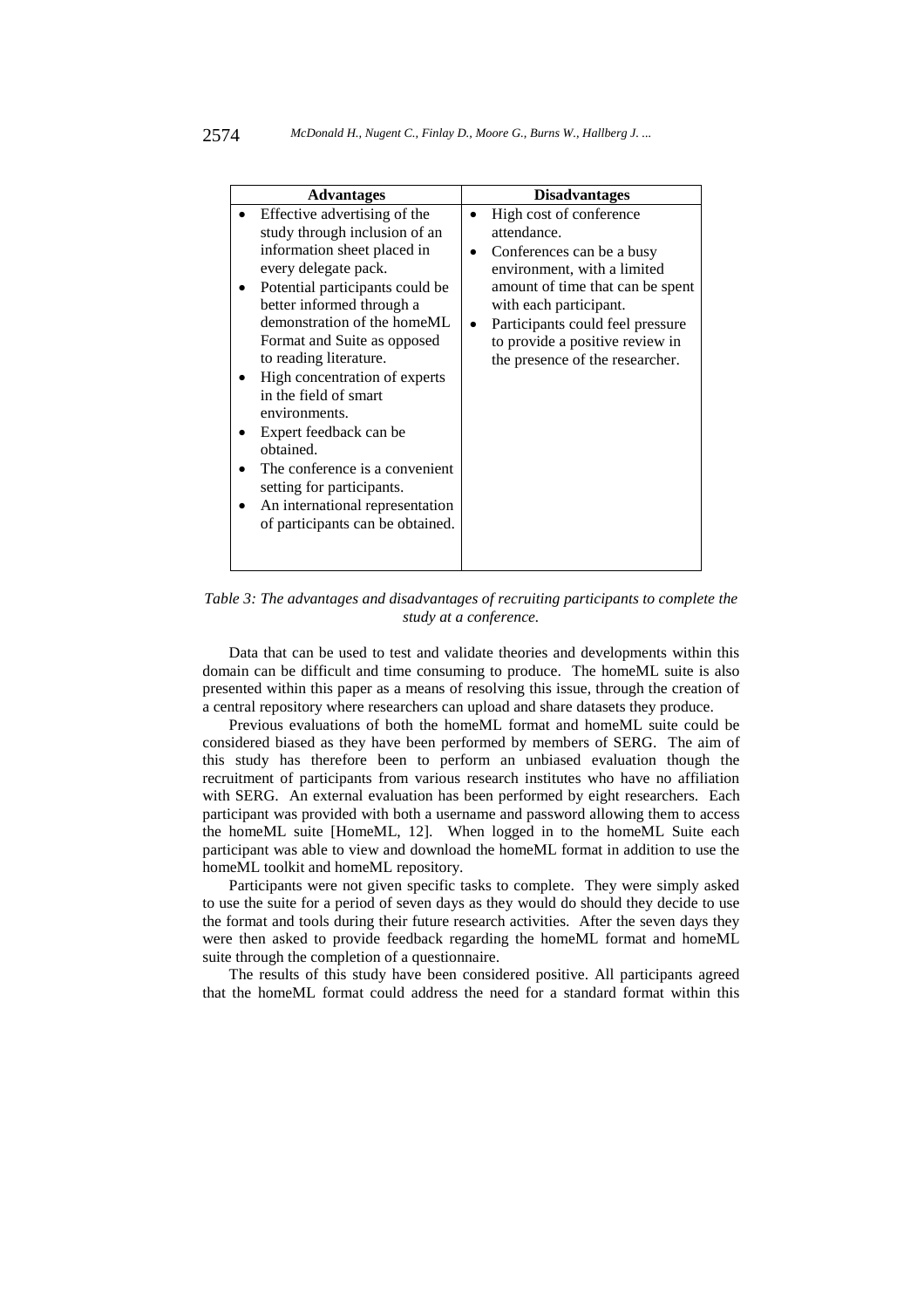research domain and that the homeML suite would be a useful tool to support people as they perform research within this domain.

Ideally, more participants could have been recruited; potentially providing a more conclusive set of results, as well as providing additional feedback and suggestions for improvement.

Finally, in the future it is hoped that through their continued promotion within the research domain that an increasing number of researchers will use the homeML Format and the homeML suite as they perform their research. In the short term, homeML version 2.2 will be used within SERG within ongoing projects, which will be used as an additional review process.

#### **Acknowledgements**

The authors of this paper would like to thank all participants involved with the study for their time, feedback and support. This work was funded by the Department of Employment and Learning, Northern Ireland.

### **References**

[BoxLab, 12] BoxLab Dataset BLP002, http://web.mit.edu/datasets/data/2009/ Annotations.html

[Chan, 09] Chan, M. Campo, E. Esteve, D. and Fourniols, J.Y.: Smart Homes – Current Features and Future Perspectives, Maturitas 2009, October 2009, 90-97.

[CHI, 09] CHI 2009, 2009, http://www.ogcnetwork.net/SensorML\_Intro

[Consent Form, 12] Consent Form, 2012, http://home-ml.org/Browser/consent.php

[Coughlin, 08] Coughlin, J.F. and Pope. J.: Innovations in Health, Wellness and Ageing-in-Place, IEEE Engineering in Medicine and Biology Magazine 2008, 47-52.

[HomeML, 12] HomeML: Home, 2012, http://www.home-ml.org/Browser/index.php

[ICOST, 12] ICOST 2012, The 10th International Conference On Smart homes and health Telematics, 2012, http://www.conference-icost.org/

[Intille, 12] Datasets for Activity Recognition (work in progress) (tim0306), 2012, http://sites.google.com/site/tim0306/datasets

[Lutz, 08] Lutz, L. Sanderson, W. and Scherbov, S.: The coming acceleration of global population ageing, Nature 2008, January 2008, 716-719.

[McDonald, 10] McDonald, H.A. Nugent, C.D. Moore, G. and Finlay, D.D.: An XML Based Format for the Storage of Data Generated within Smart Home Environments, In Proc. The 10th IEEE Int. Conference on Information Technology and Applications in Biomedicine, November 2010, 1-5.

[McDonald, 11] McDonald, H.A. Nugent, C.D. Finlay, D.D. Moore, G and Hallberg, J.: A Web Based Tool for the storing and visualising data generated within a smart home, In Proc. IEEE 33rd Annual Conference of the Engineering in Medicine and Biology Society, Aug 2011, 5303- 5306.